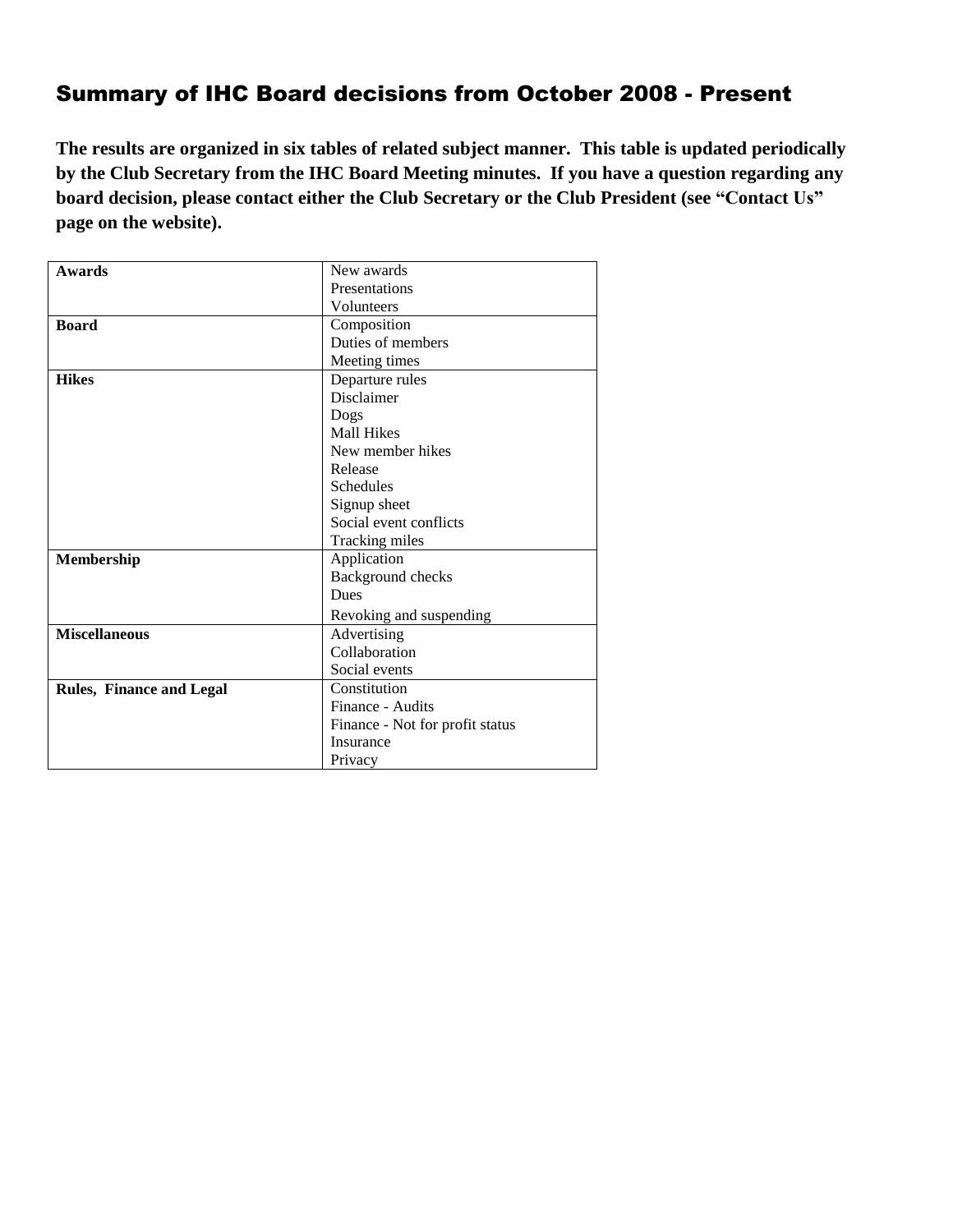#### AWARDS

| <b>Subject Topic</b> | <b>Copy from the minutes</b>                                                                                                                                         | Date of        |
|----------------------|----------------------------------------------------------------------------------------------------------------------------------------------------------------------|----------------|
|                      |                                                                                                                                                                      | <b>Meeting</b> |
| Awards – Club        | Barb Strite proposed and Narcissio Povinelli seconded a new policy motion:                                                                                           | 2016 Nov       |
| Service Award        | The Board of Directors may award the Club Service award to any member(s)                                                                                             |                |
|                      | they feel deserves special recognition for their service to the Club during the Club<br>year. Any board member may propose a resolution to recognize a member, which |                |
|                      | must be approved by a majority of the Board. Winners of the award will receive                                                                                       |                |
|                      | the same recognition as other Achievement Award winners. The Board approved                                                                                          |                |
|                      | the motion by a vote of $12$ to 0.                                                                                                                                   |                |
| Awards - new         | A proposal for a new Achievement award for the most members recruited in a year                                                                                      | 2015 Aug       |
|                      | was approved by the Board.                                                                                                                                           |                |
| Awards -             | Ed Wright revisited a prior discussion concerning whether to eliminate the spring                                                                                    | 2011 Aug       |
| Presentations        | General Assembly and present awards at the Christmas party. Mary Williams                                                                                            |                |
|                      | made a motion to do so, Jan Stevens seconded. All board members present voted in                                                                                     |                |
|                      | favor.                                                                                                                                                               |                |
| Awards -             | Ron had been asked to create a plan to award IHC members for their                                                                                                   | 2010 May       |
| Volunteer            | volunteerism. His suggestions are as follow:                                                                                                                         |                |
| recognition          | Volunteer activities to include club authorized events such as trail                                                                                                 |                |
|                      | maintenance and club service events                                                                                                                                  |                |
|                      | 12 hours in club calendar year to qualify                                                                                                                            |                |
|                      | form created by Ron C for members to log volunteer hours that can be<br>$\bullet$                                                                                    |                |
|                      | put on IHC websiteand downloaded                                                                                                                                     |                |

### BOARD

| <b>Subject Topic</b> | <b>Copy from the minutes</b>                                                       | Date of        |
|----------------------|------------------------------------------------------------------------------------|----------------|
|                      |                                                                                    | <b>Meeting</b> |
| Board -              | Tim Braun moved that webmaster be a separate appointed board position. Ron         | 2010 Oct       |
| Composition          | Craig seconded, and the motion passed.                                             |                |
| webmaster            |                                                                                    |                |
| Board -              | After referring to the Constitution, the board determined that vacancies on the    | 2011 Jan       |
| Composition;         | board are to be appointed by the President.                                        |                |
| member               |                                                                                    |                |
| replacement          |                                                                                    |                |
| Board -              | John Gaebler made a motion to create a new appointed Board position entitled "Club | 2013 Nov       |
| Composition          | Historian" and to ask Mary Ann Layman to accept the appointment. The motion was    |                |
|                      | seconded and approved by all present.                                              |                |
| Board - Duties of    | The Board approved a motion to make the Club Treasurer the contact person for      | $2015$ June    |
| members              | insurance.                                                                         |                |
| Board - Duties of    | Mervyn Cohen proposed and Mike Khalil seconded a motion.                           | 2017 July      |
| members              | "The duties of the Publicity Director of the Indianapolis Hiking club will no      |                |
|                      | longer include "Provide displays and names of people to assist Club                |                |
|                      | participation in invitations from outside organizations (health fairs, speaker     |                |
|                      | requests). Participation in such events will now require the Board to approve      |                |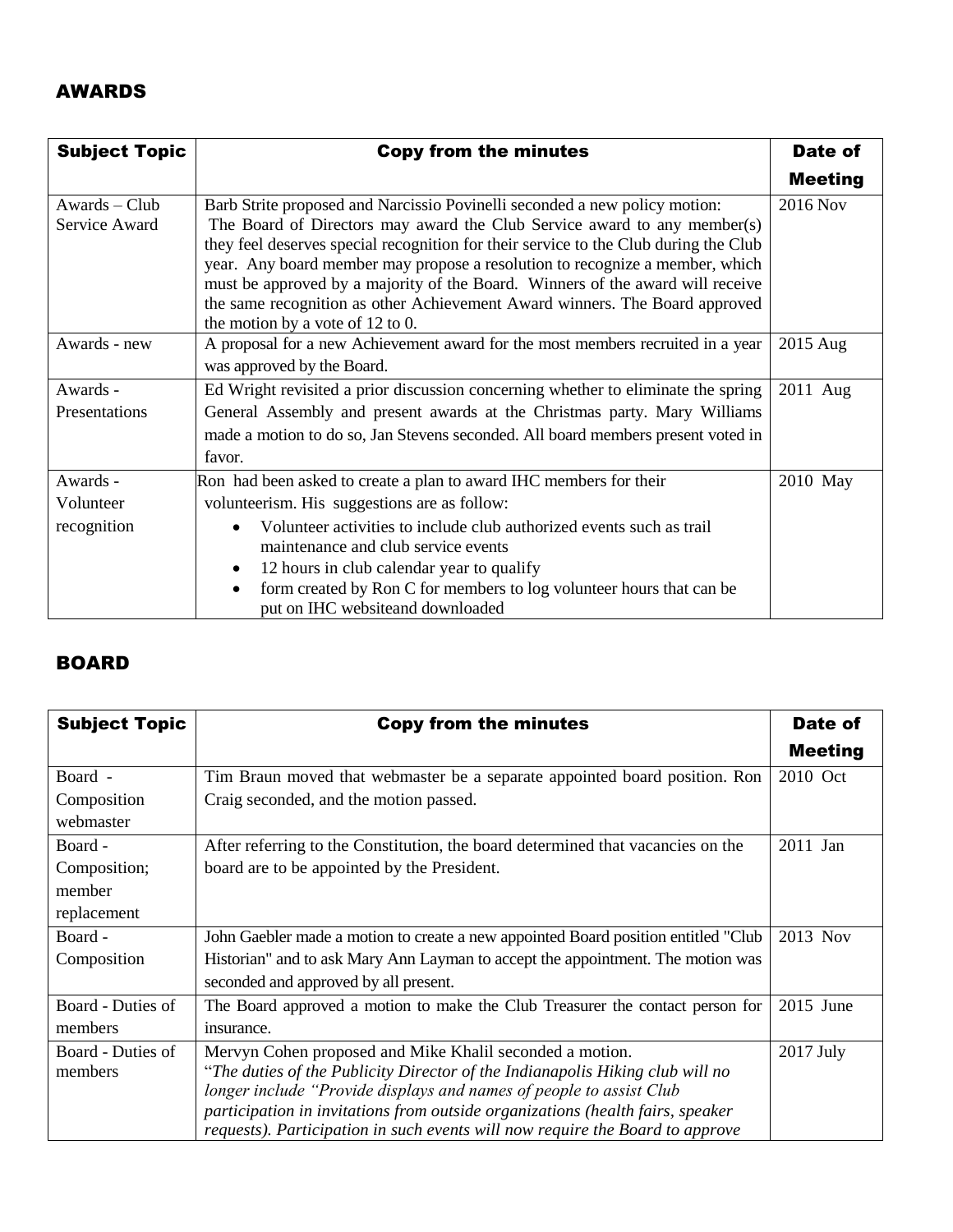|                 | and organize the event."<br>The Board approved the motion by a vote of 14 to zero. |          |
|-----------------|------------------------------------------------------------------------------------|----------|
| Board - meeting | Following discussion Jean Ballinger moved that the board meetings be held on       | 2012 May |
| times           | the $3rd$ Tuesday of each month. Rick Braun seconded; approved by all board        |          |
|                 | members present.                                                                   |          |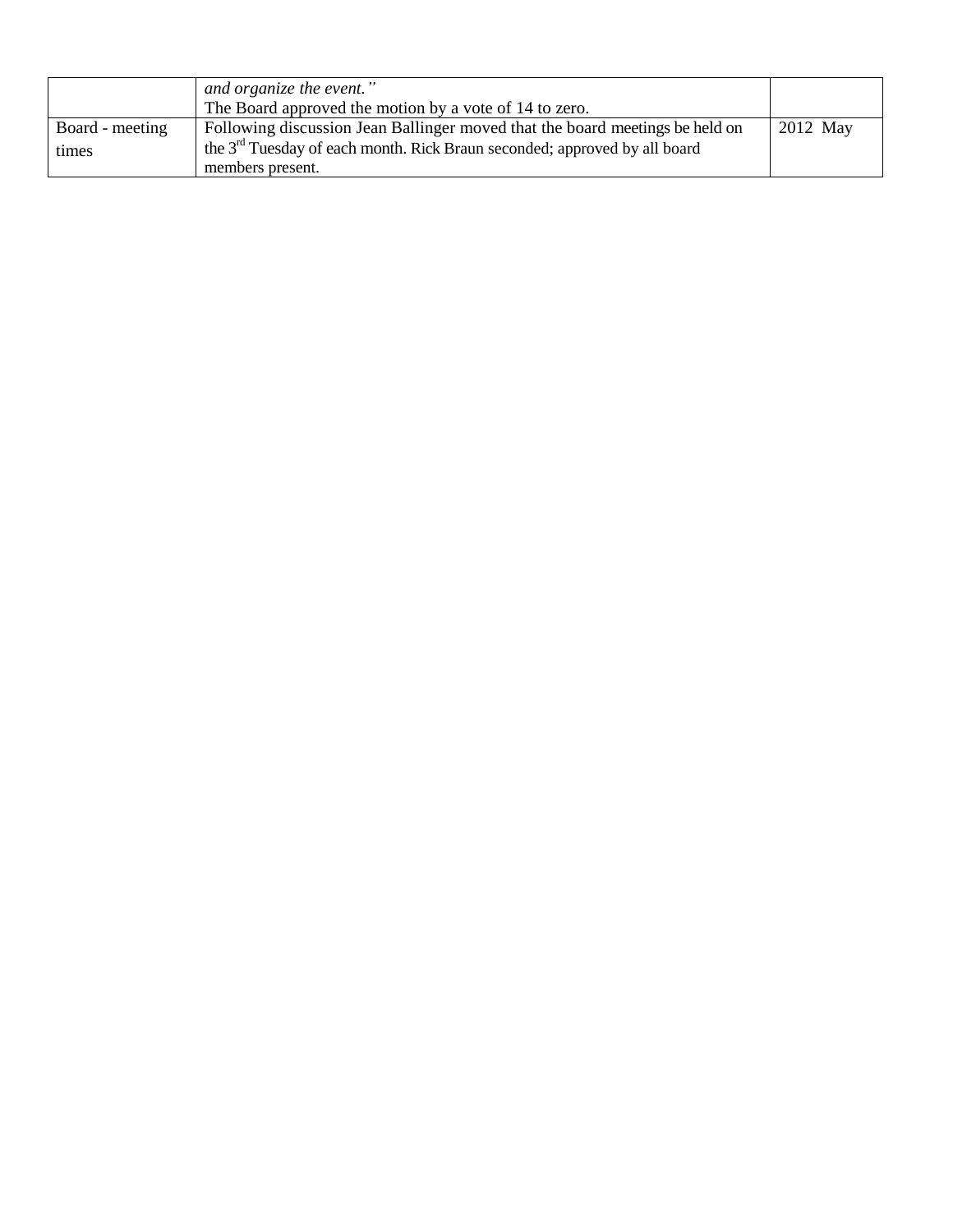#### HIKES

| <b>Subject Topic</b> | <b>Copy from the minutes</b>                                                           | Date of        |
|----------------------|----------------------------------------------------------------------------------------|----------------|
|                      |                                                                                        | <b>Meeting</b> |
| Hikes - Departure    | For all future hikes, guided or self-guided, hiking members and guests should depart   | 2009 August    |
| Rules                | from the starting location and at the same time.                                       |                |
| Hikes - Departure    | Ed Wright wished to place a statement at the top of the monthly schedule: "The         | 2013 April     |
| rules; start time    | leader should not allow hikers to depart before the posted start time." The motion     |                |
|                      | was seconded by Kathy Oguss and unanimously approved by the board.                     |                |
| Hikes - Disclaimer   | Hike Schedule. Have a common winter weather hike disclaimer instead of having the      | 2008 Nov       |
|                      | disclaimer scattered throughout the hikes.                                             |                |
| Hikes - Dogs         | Canine Hike - Susan suggests that the hike be combined with an already existing        | 2010           |
|                      | hike - Mutt Strut scheduled for April 10, 2010 by the Humane Society of Indianapolis   | February       |
|                      | at the Indianapolis Motor Speedway. Votes were sought for putting this hike on the     |                |
|                      | schedule. Motion was made by Mary to accept the hike as recommended, seconded          |                |
|                      | by Ron C, and approved by all board members present.                                   |                |
| Hikes - Dogs         | Aug Because of new requests for hikes with dogs, the board discussed the issue.        | 2013 Aug       |
|                      | At the end of the discussion the Board unanimously voted not to sponsor such           | Sept, Oct,     |
|                      | events because of liability issues. Richard Braun agreed to contact our insurance      | Dec and        |
|                      | carrier for their opinion on the excess-liability incurred if the club were to sponsor | March 2014     |
|                      | such events.                                                                           |                |
|                      |                                                                                        |                |
|                      | Sept. Rick Braun reported we had had a response from our liability insurance           |                |
|                      | carrier about coverage. The carrier responded that they saw no problem as long         |                |
|                      | as each pet owner signed a release that the owner would be solely responsible          |                |
|                      | for any injury or misadventure caused by their pet.                                    |                |
|                      | Oct.Susan Roberts gave a presentation on having dog hikes.<br>She has                  |                |
|                      | offered to lead a dog hike in December. Susan and Ed Wright will work on               |                |
|                      | a consent form that all hikers with a dog will sign. The form will have a              |                |
|                      | signature line and will say that the owner accepts responsibility for the dog          |                |
|                      | and that the dog has been vaccinated against rabies.                                   |                |
|                      | The hike description will also say that all dogs: must be on a 6 foot                  |                |
|                      | or less non-retractable leash, owners must be responsible for picking up               |                |
|                      | after their pet and that the hike leader shall have the authority to ask any           |                |
|                      | participant and their dog to leave the hike if the dog becomes aggressive              |                |
|                      | toward other dogs or hikers.                                                           |                |
|                      | Motion was made by Jeff Edmonson to ask Susan to do a test dog                         |                |
|                      | hike and to provide criteria. After first hike, evaluate the experience and            |                |
|                      | determine if we want to add more hikes or cease. Kathy Oguss seconded;                 |                |
|                      | approved by all Board members present.                                                 |                |
|                      | Dec 2013. Susan Roberts reported that the scheduled dog hike in December               |                |
|                      | was poorly attended due to inclement weather. Only 2 dogs attended. This               |                |
|                      | was not an adequate trial. Susan is interested in leading another dog hike.            |                |
|                      | The Board will continue to review the dog hikes.                                       |                |
|                      | 2nd Dog Hike Evaluation Mary Williams led the dog hike for<br><b>March 2014</b>        |                |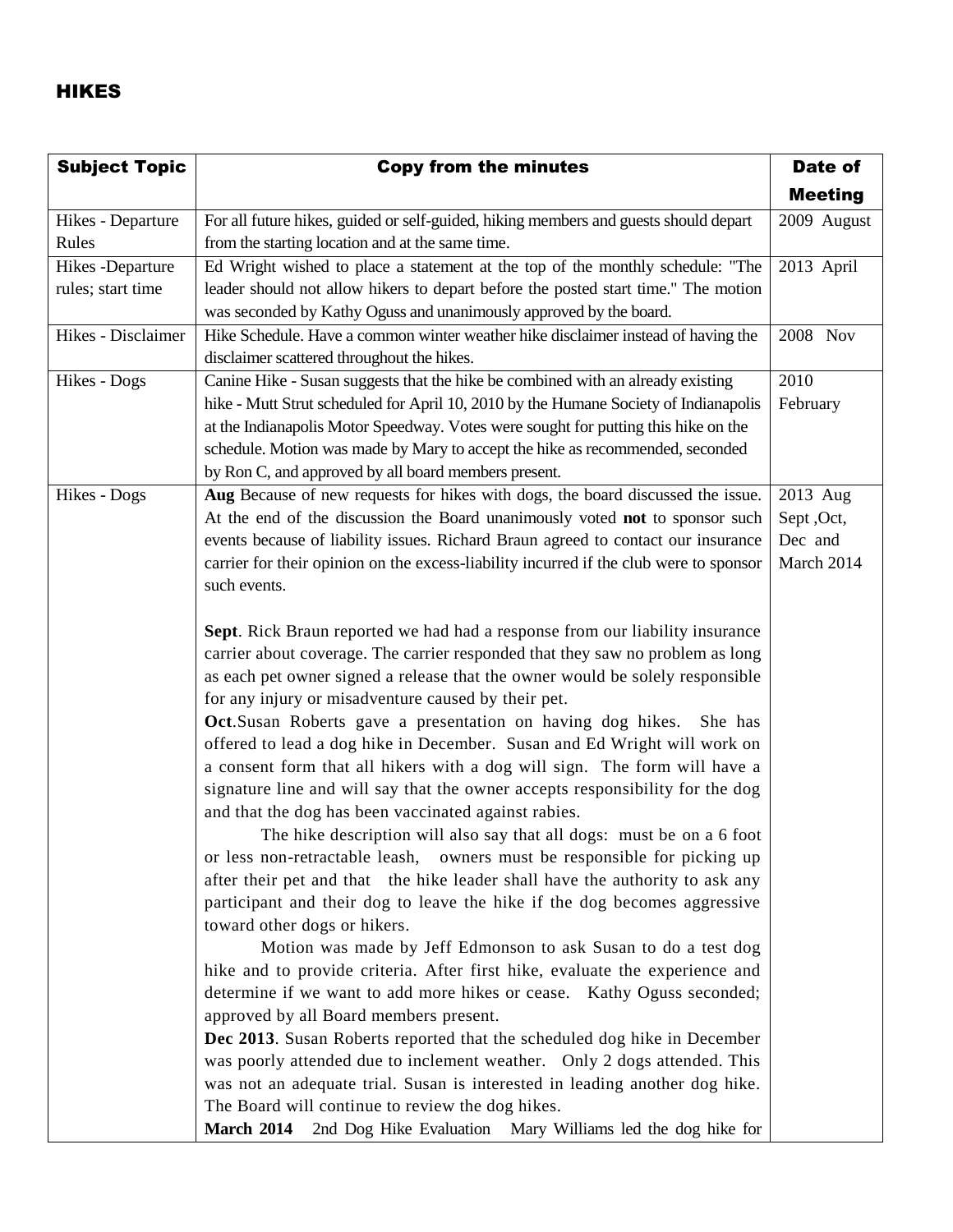|                   | Susan Robertson on Sunday, March 9. Mary reported that it went very well. There                                                                                                                                      |            |
|-------------------|----------------------------------------------------------------------------------------------------------------------------------------------------------------------------------------------------------------------|------------|
|                   | 14 people and 12 dogs. Four guests attended.                                                                                                                                                                         |            |
| Hikes - Dogs      | Ed Wright proposed and Chuck Turner seconded a motion                                                                                                                                                                | 2016 April |
|                   | "The Board resolve that pet hikes be permitted subject to the following                                                                                                                                              |            |
|                   | conditions. The leader will ensure that all pet owners sign the liability release on                                                                                                                                 |            |
|                   | the pet hike attendance record (this is attached to the minutes) and follow the<br>rules outlined on the form, including, all pets must have a valid rabies tag, pets                                                |            |
|                   | must be leashed and the leader has the authority to dismiss any misbehaving                                                                                                                                          |            |
|                   | pets."                                                                                                                                                                                                               |            |
|                   | The Board approved the motion by a vote of $13 - 0$ .                                                                                                                                                                |            |
| Hikes - Mall      | Jean recommended that limits should be set for self-guided mall walks:                                                                                                                                               | 2009 Feb   |
|                   | having participants doing as many miles as they want between a fixed number of                                                                                                                                       |            |
|                   | hours or time.                                                                                                                                                                                                       |            |
| Hikes -Mall hikes | Mall Hikes: Change the wording in the schedule to indicate the start time                                                                                                                                            | 2011 Dec   |
| mileage           | and the maximum number of miles that can be achieved, e.g., the hike will be a                                                                                                                                       |            |
|                   | 12 mile hike with shorter options. Jane Hilaire moved that option #4 be adopted and                                                                                                                                  |            |
|                   | that the mileage officer should strike any mileage exceeding the limit of the hike; Ron                                                                                                                              |            |
| Hikes - New       | Craig seconded; the motion passed 11 - 1.                                                                                                                                                                            | 2009 April |
| member hikes      | Jean Ballinger raised for discussion the concept of a shorter (e.g. one hour) newcomer                                                                                                                               |            |
|                   | hike to be incorporated in the schedule periodically to accommodate those who may                                                                                                                                    |            |
|                   | want to experience the hiking club activity without jumping directly into a 5-6 mile                                                                                                                                 |            |
|                   | initial hike. The Board agreed that such a hike made sense and should be included in the                                                                                                                             |            |
|                   | schedule.                                                                                                                                                                                                            |            |
| Hikes - release   | Board members agreed to continue to include the release on the hike sign-up                                                                                                                                          | 2011 May   |
|                   | sheets and the reading of the release before hikes.                                                                                                                                                                  |            |
| Hikes - Revoking  | After giving IHC board members all the details, it was motioned by Jeff that IHC                                                                                                                                     | 2009 March |
| membership.       | revokes this individual's membership. Ron seconded. Voted in favor by all present.                                                                                                                                   | and April  |
| A Precedent       |                                                                                                                                                                                                                      |            |
| Hikes - schedules | Ed Wright proposed and Chuck Turner seconded;<br>If there are errors identified in the hiking schedule after its distribution, the                                                                                   | June 2016  |
|                   | Pathfinder may correct these using electronic media such as the Club web site,                                                                                                                                       |            |
|                   | yahoo groups and facebook.                                                                                                                                                                                           |            |
| Hikes - Signup    | Ed Wright proposed that the hike sign-up sheet be changed to an electronically                                                                                                                                       | 2011 March |
| sheet             | modified version; that it include the actual name of the hike; that the statement                                                                                                                                    |            |
|                   | attesting that the leader has read the release be removed. Motion approved.                                                                                                                                          |            |
|                   |                                                                                                                                                                                                                      |            |
| Hikes - social    | The policy of the club has been that no hikes be scheduled during Club sanctioned                                                                                                                                    | 2011 May   |
| event conflicts   | events (picnic, General Assembly and Christmas party.) After discussion, the                                                                                                                                         |            |
|                   | board concurred with this policy and feels that it is consistent with past policy.                                                                                                                                   |            |
| Hikes - social    | Motion to okay hikes during club social events was made by John Gaebler, seconded                                                                                                                                    | 2013 Nov   |
| event conflicts   | by Katy Smith and approved by all present.                                                                                                                                                                           |            |
| Hikes - tracking  | Regarding tracking mileage, after a long discussion, the Board approved the policy                                                                                                                                   | 2015 May   |
| mileage           | of allowing members to sign up to not track mileage when they renew their                                                                                                                                            |            |
|                   | membership on a yearly basis                                                                                                                                                                                         |            |
| Hikes - tracking  | Phil Smith proposed and Phil Coons seconded a motion"                                                                                                                                                                | 2016 April |
| mileage           |                                                                                                                                                                                                                      |            |
|                   |                                                                                                                                                                                                                      |            |
|                   | The online, web based, Hiking Club mileage record be placed on the Hiking<br>Club website. Any Club member can opt out of having their mileage displayed.<br>They can also opt out of having their mileage recorded. |            |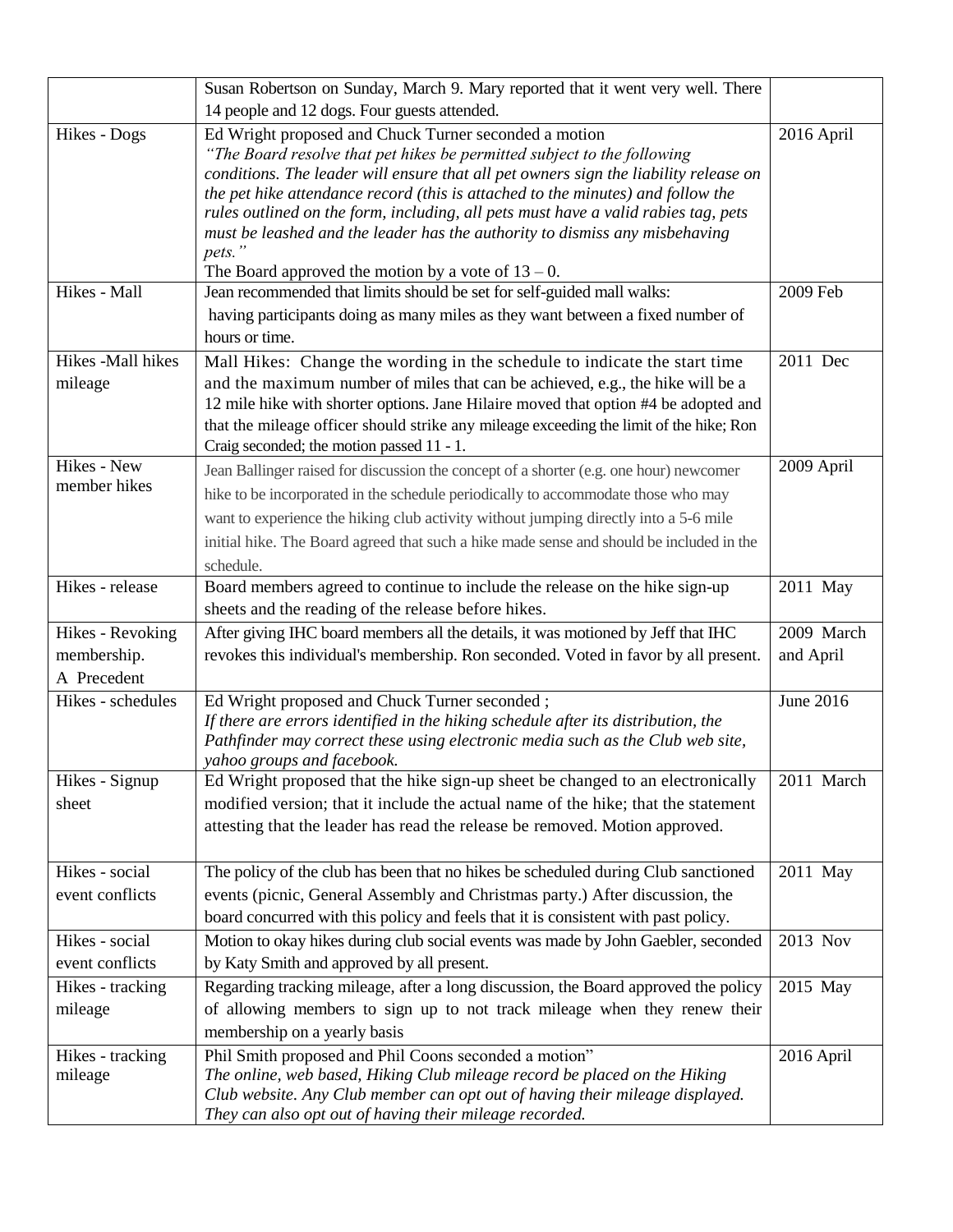|                             | The Board approved the motion by a vote of $13 - 0$ .<br>Phil Smith proposed and the Board approved a decision to cease tracking<br>guest/non member miles                                                                                                                                                                                                                            | 2016 August |
|-----------------------------|---------------------------------------------------------------------------------------------------------------------------------------------------------------------------------------------------------------------------------------------------------------------------------------------------------------------------------------------------------------------------------------|-------------|
| Hikes - tracking<br>mileage | Chuck Turner proposed and Mike Khalil seconded a motion:<br>All hiking club members will have their hiking mileage tracked unless they write<br>0 miles next to their name on the hike sign in sheet. New member application and<br>annual club renewal forms will not provide an option to opt out of having miles<br>tracked.<br>The Board approved the motion by a vote of 12 to 0 | 2017 Feb    |
| Hikes - tracking<br>mileage | Mike Khalil proposed and Jackie King seconded a motion.<br>The Indianapolis Hiking Club will no longer track miles of minor children of<br>hiking club members<br>The Board approved the motion by a vote of 14 to 0                                                                                                                                                                  | $2017$ July |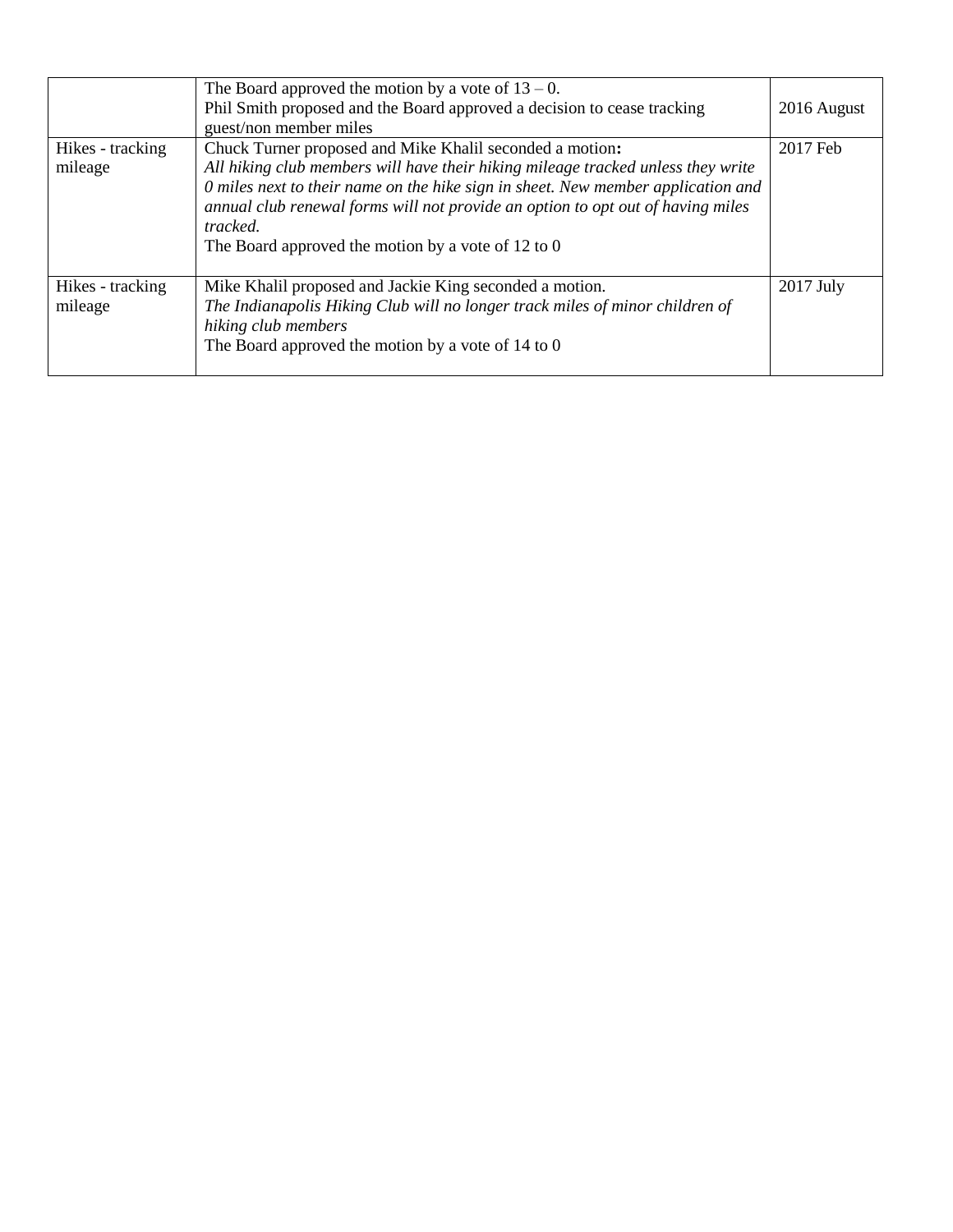#### MEMBERSHIP

| <b>Subject Topic</b> | <b>Copy from the minutes</b>                                                        | <b>Date of</b> |
|----------------------|-------------------------------------------------------------------------------------|----------------|
|                      |                                                                                     | <b>Meeting</b> |
| Membership -         | Mary suggested all new membership applications eliminate the signature of a current | 2010 July      |
| Application          | member.                                                                             |                |
|                      | Ed motioned, Joe seconded and the board approved of Mary's change.                  |                |
|                      |                                                                                     |                |
| Membership -         | Mary Williams reported that conducting criminal background checks on all            | 2010 Oct       |
| Background check     | new member applicants has become very difficult since the website changes           |                |
|                      | frequently. After discussion Ron Higdon moved that the application form             |                |
|                      | continue to state that the club has the right to run background checks, but the     |                |
|                      | checks be done on a "red flag" basis if and when a board member has a               |                |
|                      | particular concern regarding the applicant. Approved by the Board.                  |                |
| Membership -         | Discussion was held about allowing long term members to be dues free. But the       | 2012 Dec       |
| dues                 | large number of long term members, and their reliance on monthly mailings led       |                |
|                      | to the <i>defeat</i> of the suggestion.                                             |                |
|                      | John Gaebler proposed and the Board approved. Elimination of the \$10 new           | 2016 August    |
|                      | member fee and the \$10 former member reinstatement fee; reduce dues by 1/2         |                |
|                      | for new members who join after May 1.                                               |                |
| Membership-          | <b>Suspension of Privileges</b>                                                     | 2014 March     |
| Revoking and         | Evidence was presented that an individual submitted more miles on a self-guided     |                |
| suspendng            | hike (on 5 separate occasions) than were reasonably possible (if club rules were    |                |
|                      | followed), when it was noted they signed in at another hike 2 hours later. Previous |                |
|                      | discussions had been held with thisindividual reminding them that miles hiked       |                |
|                      | prior to the announced start of a hike would not be counted. The majority of the    |                |
|                      | Board voted to suspend this individual from their duties as a hike leader for the   |                |
|                      | remainder of the club year.                                                         |                |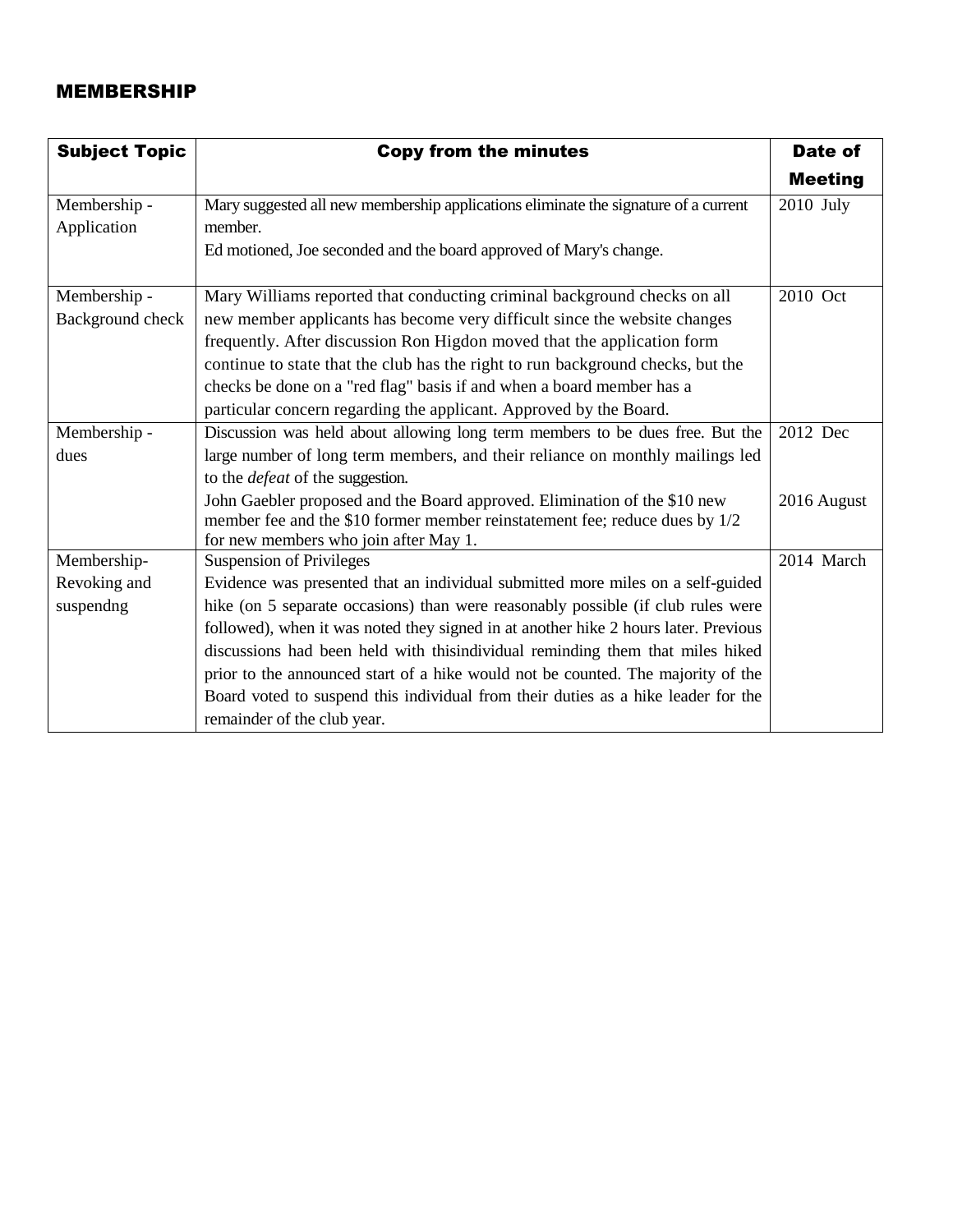### MISCELLANEOUS

| <b>Subject Topic</b>       | <b>Copy from the minutes</b>                                                                  | Date of         |
|----------------------------|-----------------------------------------------------------------------------------------------|-----------------|
|                            |                                                                                               | <b>Meeting</b>  |
| Miscellaneous-             | Phil Smith proposed and Jackie King seconded a motion.                                        | 2017 March      |
| Advertising -              |                                                                                               |                 |
| promotion of<br>commercial | The Indianapolis Hiking Club does not endorse or promote specific products.                   |                 |
| products                   | The Board approved the motion by a vote of 15 to zero.                                        |                 |
| Miscellaneous-             | Phil Smith proposed and Rita Elsner seconded a motion.                                        | 2017 March      |
| Advertising. Use           | The use of the information in the roster of active hiking club members for commercial         |                 |
| of the roster of           | or personal solicitations and the conversion of directory information to digital media        |                 |
| club members               | is strictly prohibited.<br>The Board approved the motion by a vote of 15 to zero.             |                 |
| Miscellaneous -            | The Resolution to require Board Approval for the use of the Club Logo in media                | 2012 Oct        |
| Advertising - Club         | outside that of the club was approved by all board members present.                           |                 |
| Logo usage                 |                                                                                               |                 |
| Miscellaneous -            | The placement of advertisements on the Indianapolis Hiking Club Web Site was                  | <b>2012 Nov</b> |
| Advertising on             | discussed. The majority of members present were not in favor of the                           |                 |
| club website               | practice.                                                                                     |                 |
| Miscellaneous -            | The trial period of the FaceBook Site was ended, and it will become a permanent               | 2012 Oct        |
| Advertising,               | activity of the club; approved by all board members present.                                  |                 |
| Facebook                   |                                                                                               |                 |
| Miscellaneous -            | Shannon Bennett discussed the options of creating/editing a Linkedln account for              | 2013 May        |
| Advertising                | contacting the medical community and/or creating a twitter account. Karen                     |                 |
| Twitter                    | Zimmerman made a motion to have Shannon set up a club twitter account                         |                 |
| Miscellaneous -            | Jeff Edmondson wants to sign a partnership agreement with the City of Indianapolis,           | 2012 Oct        |
| Collaboration              | PhysicalFittness Group, to help provide opportunity for exercise to Indianapolis              | and Nov         |
|                            | area adults. (A hikeschedule will be provided. No fees required.)                             |                 |
|                            | The board members present approved pending favorable legal and liability                      |                 |
|                            | review.                                                                                       |                 |
|                            | The contract with the City of Indianapolis "Top 10 by 2025" was reviewed by                   |                 |
|                            | Charlie Burnett. It was recommended we review how to opt out,; be clear what                  |                 |
|                            | we offer on hikes, and no one under 18 be allowed to participate; approved by all             |                 |
|                            | board member present.                                                                         |                 |
| Miscellaneous -            | Meals on Wheels asked if the hiking club would be willing to sign up to deliver               | 2014 May        |
| Collaboration,             | meals. Kathy Oguss made a motion that the club doesn't participate officially. All            |                 |
| Community                  | voted in favor of the motion.                                                                 |                 |
| participation              |                                                                                               |                 |
| Miscellaneous -            | Sue suggests that calls be made to certain members for donation for food such as<br>$\bullet$ | 2008 Oct        |
| Social events.             | deviled eggs.                                                                                 |                 |
| <b>Holiday Party</b>       | Ed suggests that the club provides more meat.                                                 |                 |
| Miscellaneous -            | Whether to change the name of the December party from "Christmas Party" to                    | $2011$ July     |
| Social events; Dec         | "Holiday Party."                                                                              |                 |
| party                      | Board Resolution: Rick Braun moved to continue to call the December party the                 |                 |
|                            | "Christmas Party", Jan Stevens seconded. The motion passed, 15 -1.                            |                 |
| Miscellaneous -            | Mike Khalil proposed and Phil Smith seconded a motion.                                        | 2017 July       |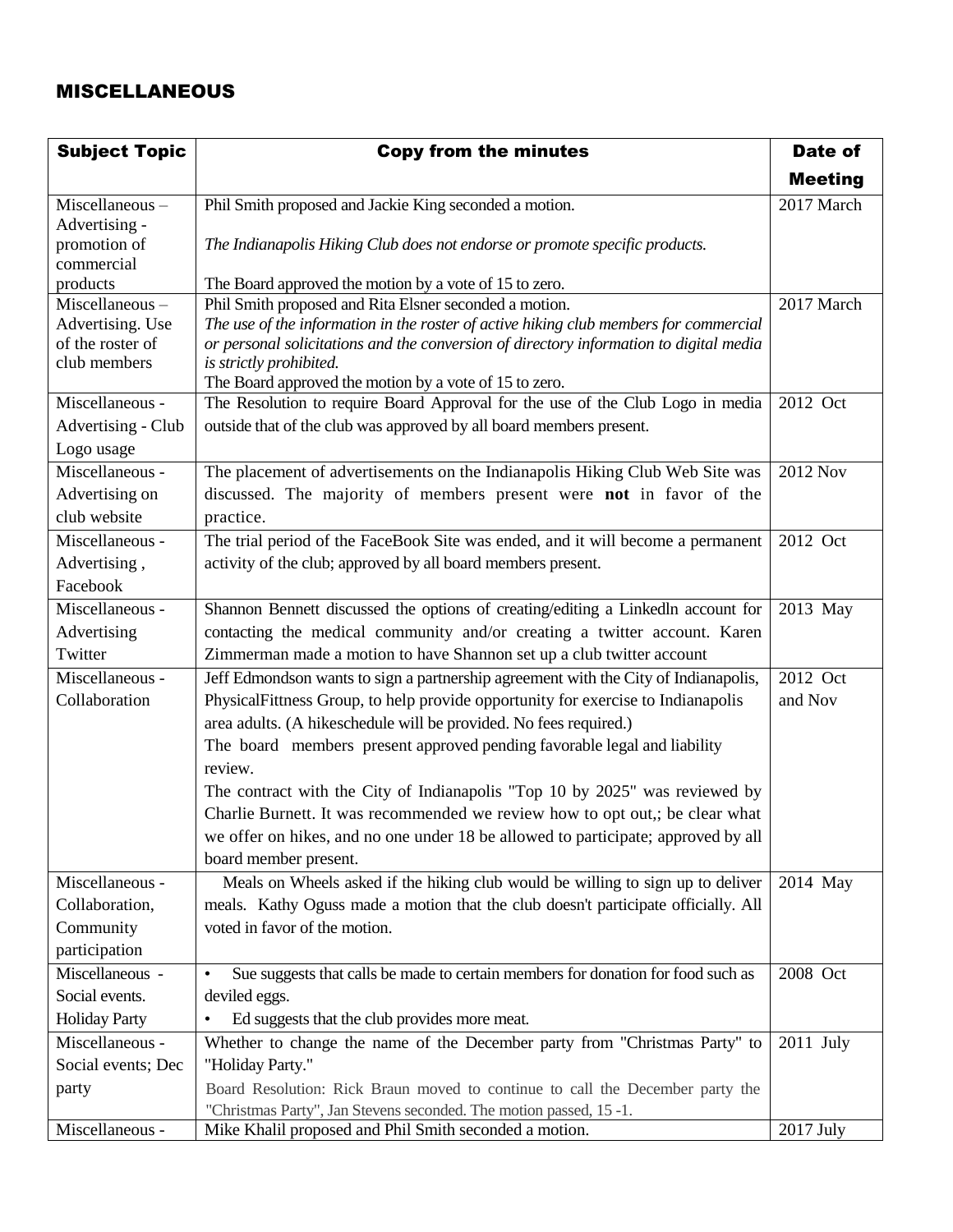|       | Social events; Dec   The Indianapolis Hiking Club annual December gathering will be called the |  |
|-------|------------------------------------------------------------------------------------------------|--|
| party | "Annual Awards Banquet"                                                                        |  |
|       | The Board approved the motion by a vote of 14 to 0                                             |  |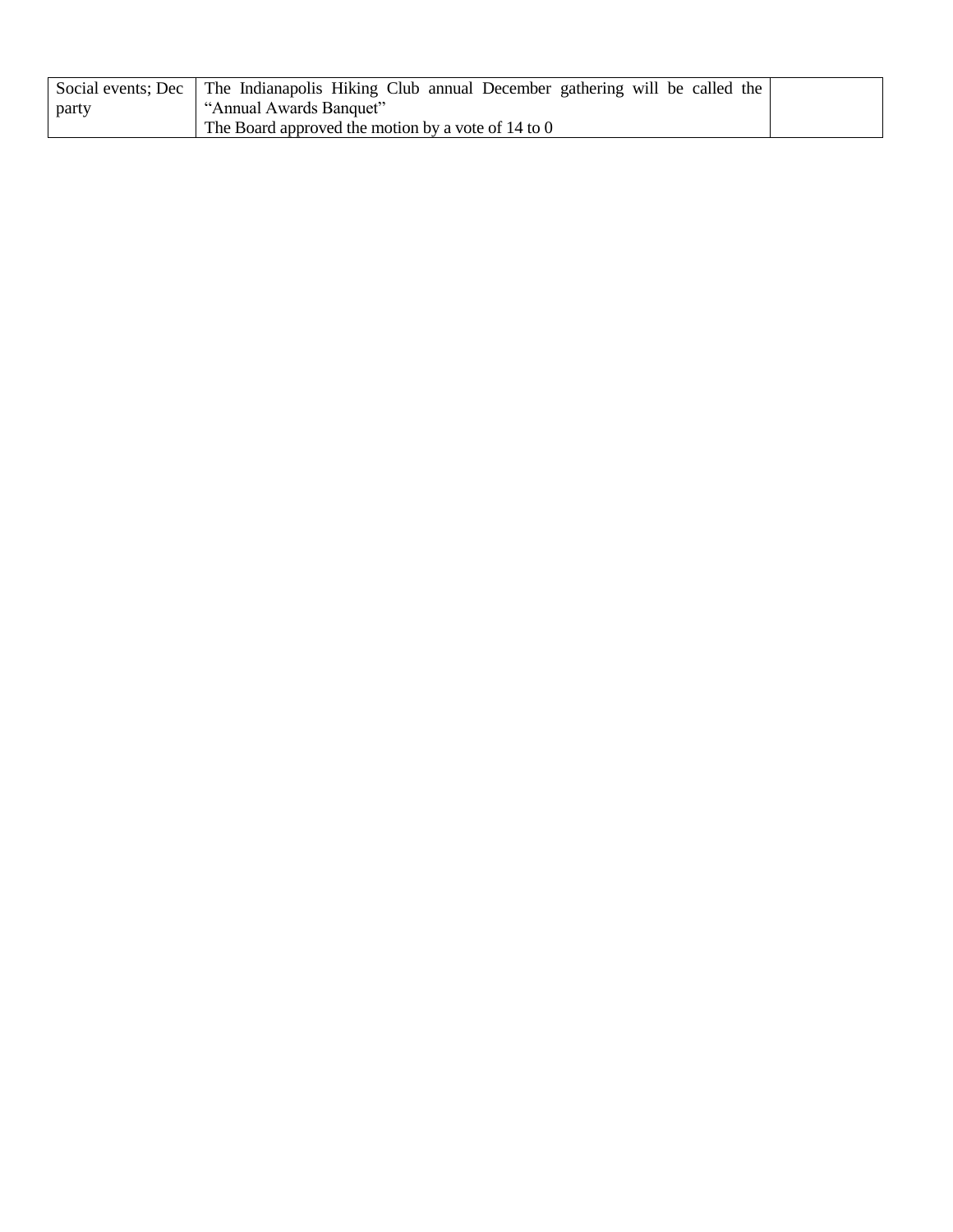## RULES

| <b>Subject Topic</b>     | <b>Copy from the minutes</b>                                                                                                                                                                                                                                                                                                                                                                                                                                                                                                                                                                                                                                        | Date of        |
|--------------------------|---------------------------------------------------------------------------------------------------------------------------------------------------------------------------------------------------------------------------------------------------------------------------------------------------------------------------------------------------------------------------------------------------------------------------------------------------------------------------------------------------------------------------------------------------------------------------------------------------------------------------------------------------------------------|----------------|
|                          |                                                                                                                                                                                                                                                                                                                                                                                                                                                                                                                                                                                                                                                                     | <b>Meeting</b> |
| Rules -<br>Constitution  | The complete Revised Constitution Review document will be put in the<br>Secretary's file for future reference. Several proposed changes were brought up                                                                                                                                                                                                                                                                                                                                                                                                                                                                                                             | 2011 May       |
|                          | for discussion:<br>Article IV Board members agreed that elected and appointed officers "will<br>have an equal votein any business coming before the Board."                                                                                                                                                                                                                                                                                                                                                                                                                                                                                                         |                |
|                          | Article V Section 2 Board members agreed that any reference to a 2 year term<br>for the VicePresident would be removed from the Constitution. Instead the<br>intention for the Vice President to serve 2 years will be included in the separate<br>"Duties of the Board of Directors" document.                                                                                                                                                                                                                                                                                                                                                                     |                |
|                          | Article VII The board agreed that the Spring General Assembly will be<br>eliminated, with the September General Assembly being retained for the<br>election of officers. Additional GeneralAssembly meetings can be scheduled at                                                                                                                                                                                                                                                                                                                                                                                                                                    |                |
|                          | the discretion of the Board.<br>By-laws Section 2 The board agreed to eliminate the statement that fees are                                                                                                                                                                                                                                                                                                                                                                                                                                                                                                                                                         |                |
|                          | reduced afterApril 1, leaving that as a Board decision to be made each year.<br>By-laws Sections Remove any mention of voting by secret ballot.                                                                                                                                                                                                                                                                                                                                                                                                                                                                                                                     |                |
|                          | The motion was made by Carol Radke to rewrite the Constitution as presented<br>with the changes proposed by the Board. Jan Stevens seconded. The motion was<br>approved by all board members present.                                                                                                                                                                                                                                                                                                                                                                                                                                                               |                |
| Rules - Finance          | Mary Ann updated the board that Tom Kapostasy completed an audit on the                                                                                                                                                                                                                                                                                                                                                                                                                                                                                                                                                                                             | 2009           |
| Audit                    | club's finances. Items 1-11 of Tom's recommendations were discussed and<br>accepted with the exception of item #4, using a postage meter. See separate<br>document.                                                                                                                                                                                                                                                                                                                                                                                                                                                                                                 | November       |
| Rules - Finance          | Audit Report Ed Wright suggested that we save the Board meeting minutes and                                                                                                                                                                                                                                                                                                                                                                                                                                                                                                                                                                                         | 2013 Nov       |
| Audit                    | the bi monthly Financial report in the Archives section of the website, rather than                                                                                                                                                                                                                                                                                                                                                                                                                                                                                                                                                                                 |                |
|                          | copying them for next year's Audit Committee. A motion was made, seconded and                                                                                                                                                                                                                                                                                                                                                                                                                                                                                                                                                                                       |                |
|                          | approved by all present to begin saving the minutes and financial reports on the<br>website,                                                                                                                                                                                                                                                                                                                                                                                                                                                                                                                                                                        |                |
| Rules - Finance<br>Audit | Phil Smith proposed and Mike Khalil seconded a motion<br>The president or his designee will review the original IHC bank statements and<br>check register every quarter as part of the quarter financial report. This review<br>will include an audit of expenses approved by the IHC Board during the past<br>quarter as compared to the check register and original bank statements from<br>that quarter. The president will report the results of this audit during the quarter<br>financial report to the IHC Board at the next regularly-scheduled Board meeting<br>following the end of the quarter.<br>The Board approved the motion by a vote of $13 - 0$ . | 2016 April     |
| Rules - Financial,       | Mary Ann brought up for discussion an item which had been presented to her by Tom                                                                                                                                                                                                                                                                                                                                                                                                                                                                                                                                                                                   | 2010 May       |
| not for profit           | Kapostasy regarding Non Profit 50(4). Mary Ann offered facts and information. It is                                                                                                                                                                                                                                                                                                                                                                                                                                                                                                                                                                                 |                |
| status                   | decided by IHC board members that the club does not need to pursue it at this time.                                                                                                                                                                                                                                                                                                                                                                                                                                                                                                                                                                                 |                |
| Rules - Insurance        | Jean Ballinger made a motion to authorize an expenditure of up to \$2,000 for the                                                                                                                                                                                                                                                                                                                                                                                                                                                                                                                                                                                   | 2011 Aug       |
| for Board                | purchase of general liability insurance and directors and officers liability                                                                                                                                                                                                                                                                                                                                                                                                                                                                                                                                                                                        | and Oct        |